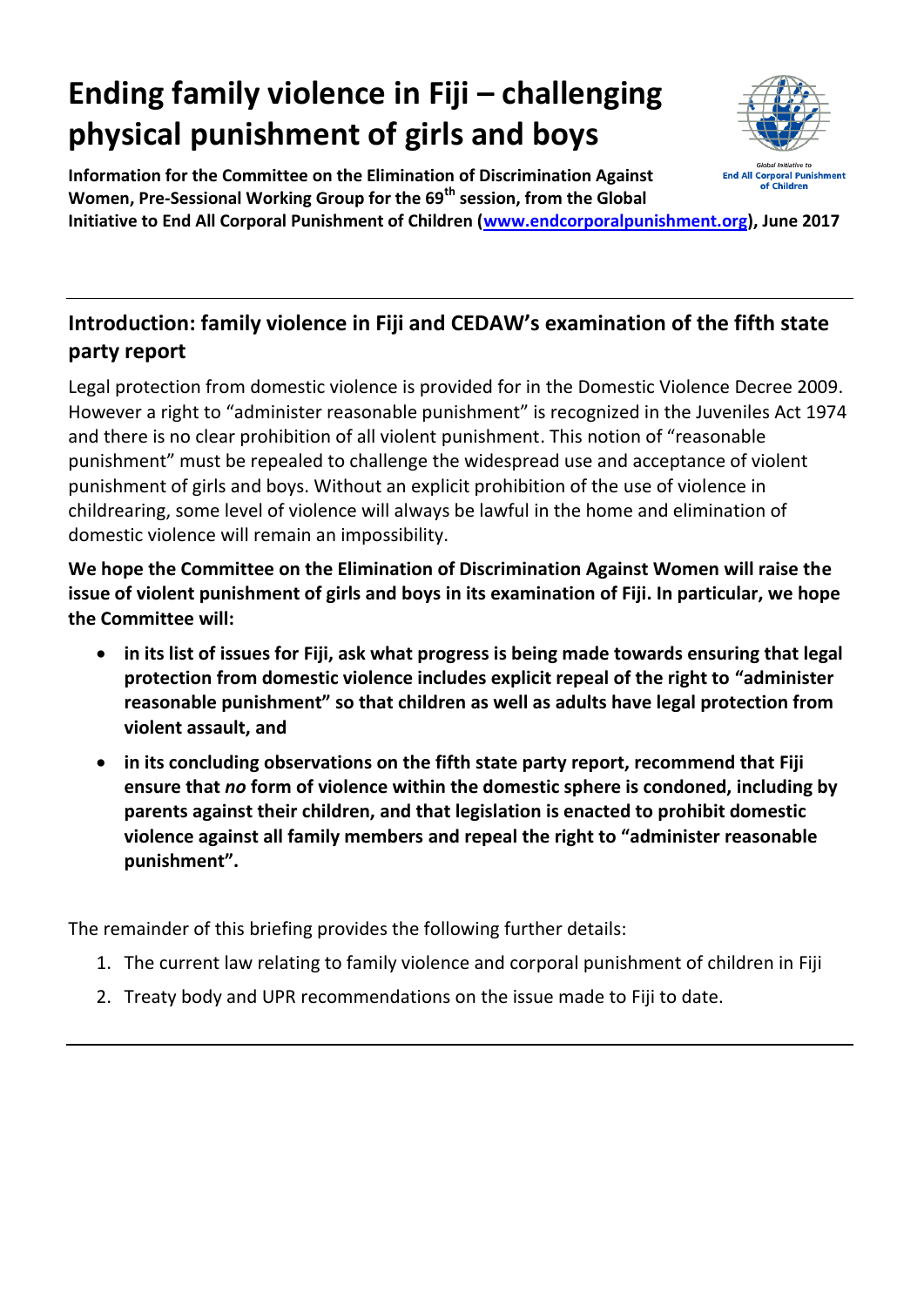# **1 Laws on domestic violence and corporal punishment of children in Fiji**

#### *Summary*

1.1 Protection from domestic violence in Fiji is provided for in the Domestic Violence Decree 2009. However, the Juveniles Act 1974 recognises a right to "administer reasonable punishment" and the laws do not include clear prohibition of all corporal punishment.

## *Detail*

- 1.2 Article 57 of the Juveniles Act 1974 punishes cruelty to children but also confirms "the right of any parent, teacher or other person having the lawful control or charge of a juvenile to administer reasonable punishment to him". Legal provisions against violence and abuse such as those in the Juveniles Act 1974, the Crimes Decree 2009, the Domestic Violence Decree 2009 and the Child Welfare Decree 2010 do not include explicit prohibition of all corporal punishment in childrearing.
- 1.3 The Constitution 2013 states in article 41 that every child has the right "to be protected from abuse, neglect, harmful cultural practices, any form of violence, inhumane treatment and punishment, and hazardous or exploitative labour". This could potentially be interpreted as prohibiting all forms of corporal punishment. However, such an interpretation conflicts with article 11 which, while confirming every person's "right to be free from any form of violence from any source, at home, school, work or in any other place", prohibits only severe punishment: "Every person has the right to freedom from torture of any kind, whether physical, mental or emotional, and from cruel, inhumane, degrading or disproportionately severe treatment or punishment."
- 1.4 In reporting to the Committee on the Rights of the Child in 2013, the Government stated that there is "zero tolerance" of corporal punishment in Fiji, but also confirmed that the protections from violence in the Juveniles Act, the Crimes Decree and the Family Law Act are not interpreted as applying to childrearing.<sup>1</sup> The Government has acknowledged that corporal punishment is not explicitly prohibited in any existing laws and that "there certainly is a need to align laws with policies to prohibit corporal punishment in all settings".<sup>2</sup> A draft Disability Decree is under consideration: $3$  we do not know if there are proposals to include prohibition of corporal punishment.
- **1.5 Prohibition of all violent punishment of children – which is critical in laying the legal foundations for efforts to reduce child abuse and domestic violence – requires an explicit ban in legislation. We hope the Committee will urge the Government of Fiji to enact legislation as a matter of priority to clearly prohibit all corporal punishment of girls and boys and repeal the right to "administer reasonable punishment".**

## **2 Recommendations by human right treaty monitoring bodies and during the Universal Periodic Review**

2.1 On two occasions, the Committee on the Rights of the Child has recommended to Fiji that legislation be enacted to explicitly prohibit corporal punishment in all settings and repeal the right to "administer reasonable punishment", in 1998<sup>4</sup> and 2014.<sup>5</sup>

 $\overline{a}$ 1 17 September 2013, CRC/C/FJI/2-4, Second-fourth state party report, paras. 107 and 108

 $^{2}$  24 July 2014, CRC/C/FJI/Q/2-4/Add.1, Reply to list of issues, para. 15

 $^3$  26 August 2014, A/HRC/WG.6/20/FJI/1, National report to the UPR, para. 56

<sup>&</sup>lt;sup>4</sup> 24 June 1998, CRC/C/15/Add.89, Concluding observations on initial report, paras. 16 and 36

<sup>&</sup>lt;sup>5</sup> 19 September 2014, CRC/C/FJI/CO/2-4 Advance Unedited Version, Concluding observations on second-fourth report, paras. 6, 7, 30 and 31